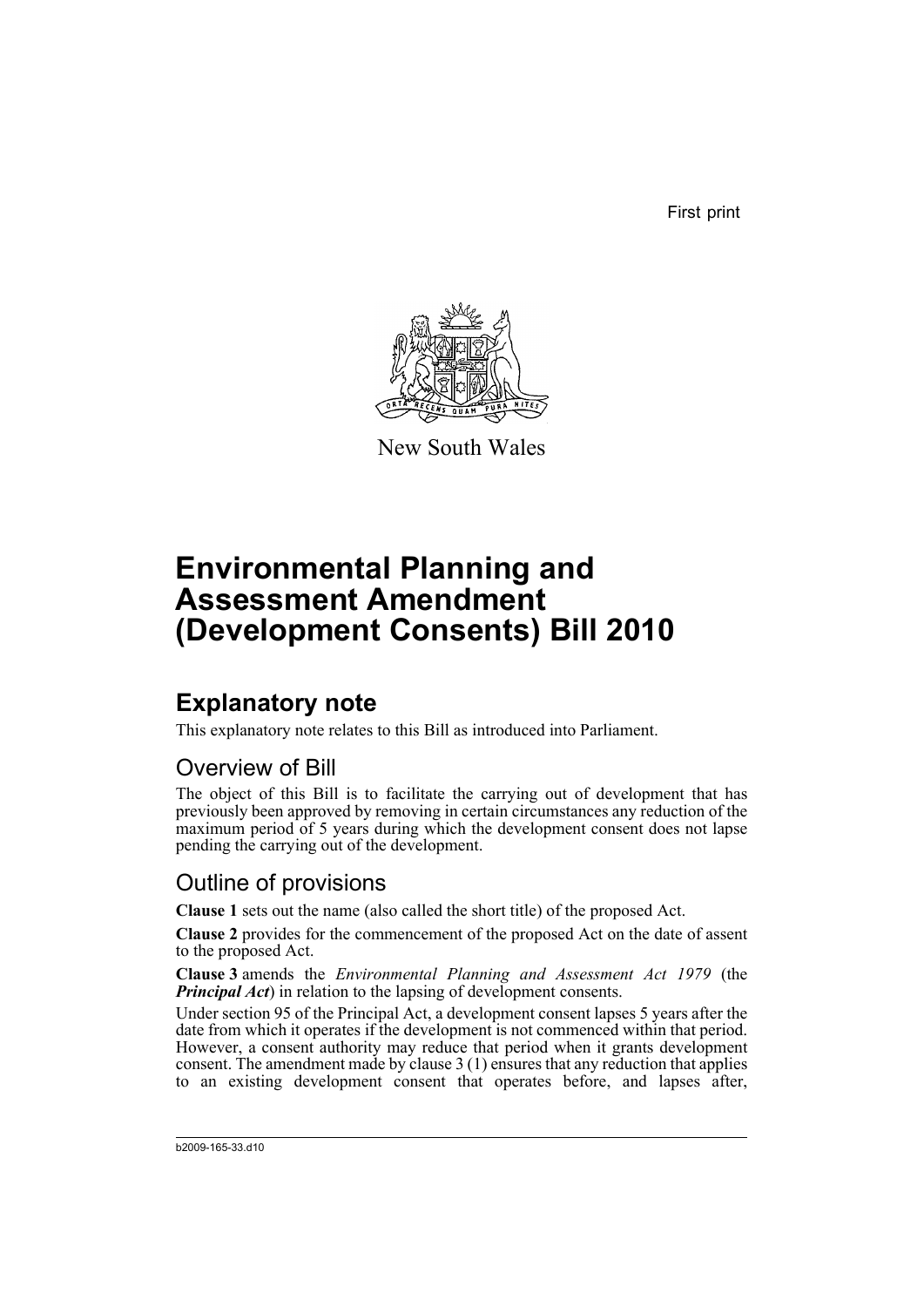Environmental Planning and Assessment Amendment (Development Consents) Bill 2010

Explanatory note

22 April 2010 (the date the Bill is introduced into Parliament) is to be disregarded, so that the maximum lapsing period of 5 years will apply to the development consent instead. The amendment also ensures that a reduction in the maximum lapsing period of 5 years cannot be made for any development consent granted after the commencement of the proposed Act and before 1 July 2011. The amendment also enables the regulations to make similar provision in future, so that the maximum lapsing period of 5 years will also apply to development consents that operate during future periods prescribed by the regulations. The Bill does not apply to development consents that were subject to a reduction and that lapsed before 22 April 2010.

Section 95 (4) of the Principal Act provides that a consent for the erection of a building, the subdivision of land or the carrying out of a work does not lapse if building, engineering or construction work is physically commenced on the land before the date the consent would otherwise lapse. The amendment in clause 3 (2) enables the regulations to set out circumstances in which work is or is not taken to be physically commenced. This amendment was originally included in an uncommenced amendment made by the *Environmental Planning and Assessment Amendment Act 2008* but is removed from that Act by clause 4.

**Clause 4** removes from the *Environmental Planning and Assessment Amendment Act 2008* the uncommenced amendment to section 95 (4) of the Principal Act. That part of the uncommenced amendment that would also have provided that development consent would lapse if work was not substantially commenced within 2 years of the date the consent would otherwise have lapsed, is not being carried forward.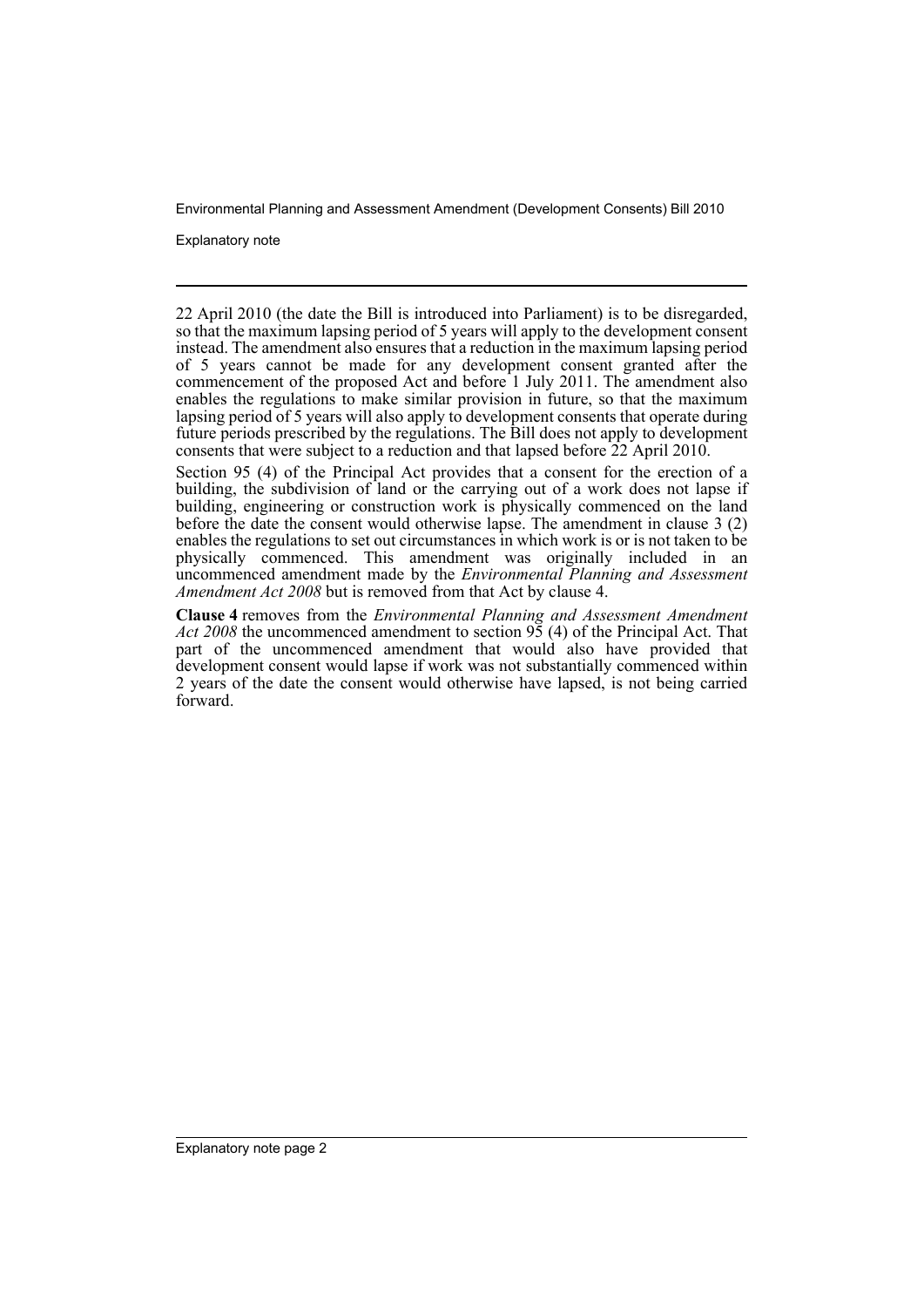First print



New South Wales

# **Environmental Planning and Assessment Amendment (Development Consents) Bill 2010**

## **Contents**

|  | Name of Act                                                                    |    |
|--|--------------------------------------------------------------------------------|----|
|  | Commencement                                                                   | 2. |
|  | Amendment of Environmental Planning and Assessment<br>Act 1979 No 203          |    |
|  | Amendment of Environmental Planning and Assessment<br>Amendment Act 2008 No 36 | વ  |
|  |                                                                                |    |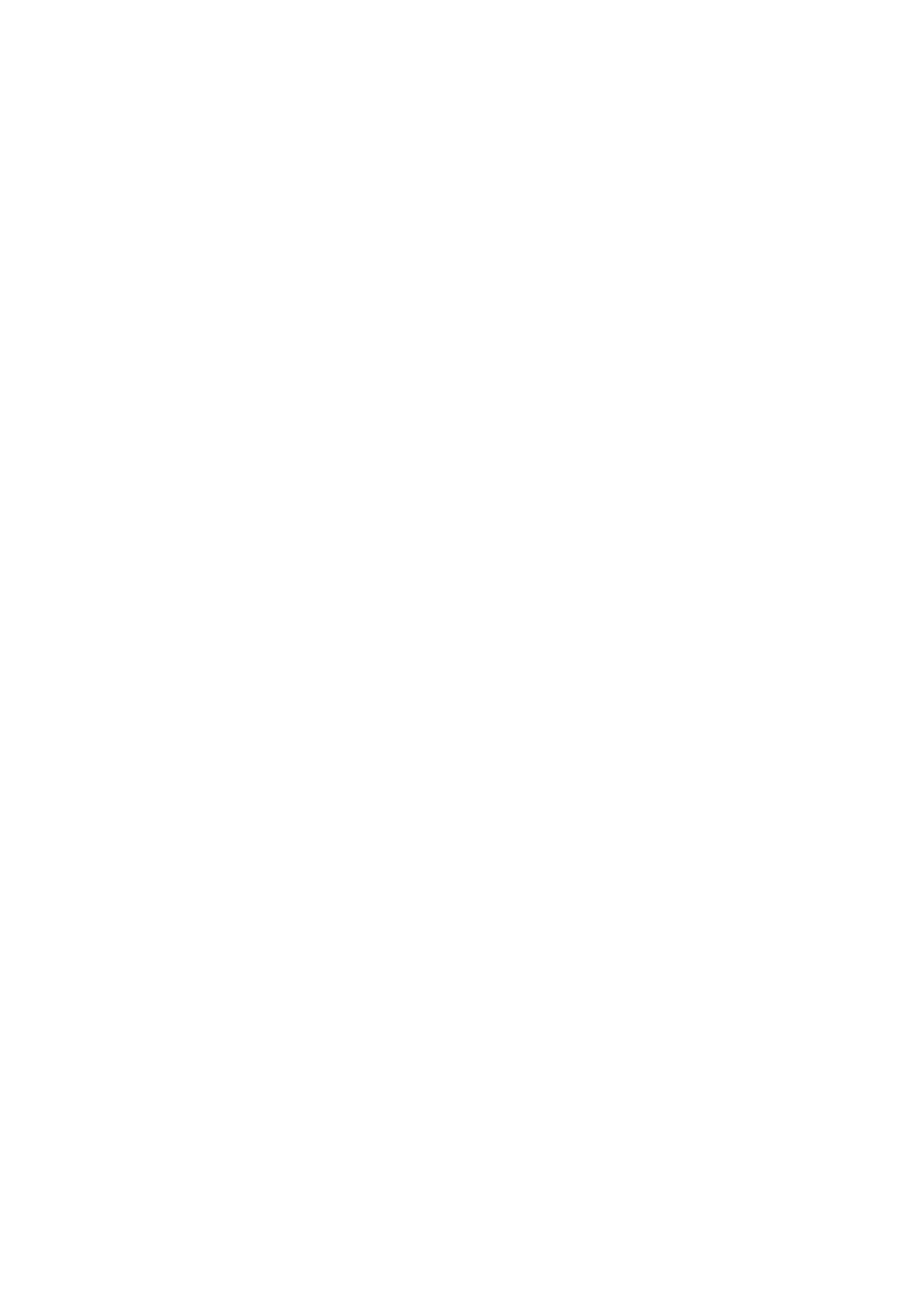

New South Wales

# **Environmental Planning and Assessment Amendment (Development Consents) Bill 2010**

No , 2010

#### **A Bill for**

An Act to amend the *Environmental Planning and Assessment Act 1979* in relation to the lapsing of development consents.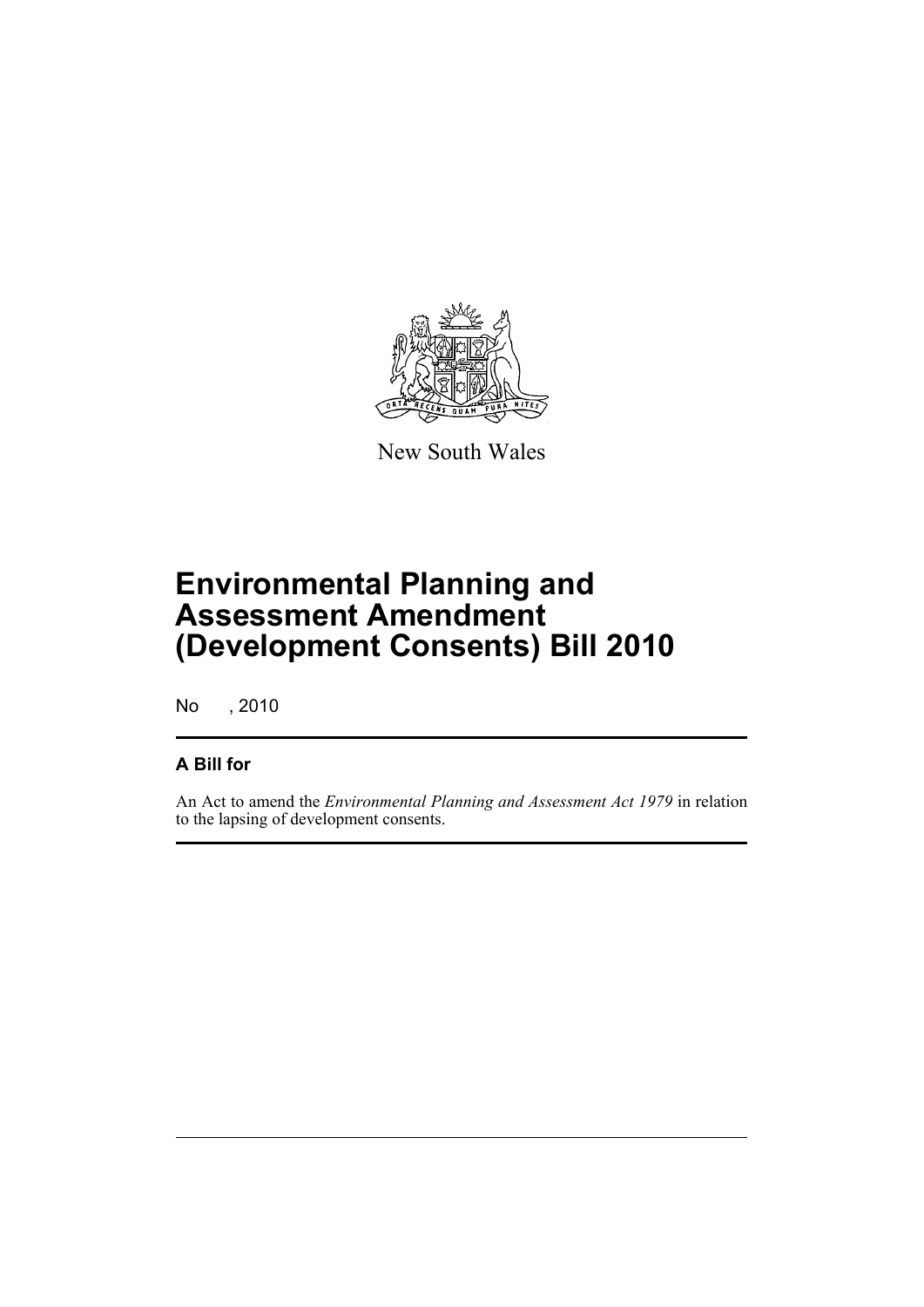#### Environmental Planning and Assessment Amendment (Development Clause 1 Consents) Bill 2010

<span id="page-5-2"></span><span id="page-5-1"></span><span id="page-5-0"></span>

|              |                                                                                                                           |                                      | The Legislature of New South Wales enacts:                                                                                                                                                                                                                | $\mathbf{1}$               |  |  |  |  |
|--------------|---------------------------------------------------------------------------------------------------------------------------|--------------------------------------|-----------------------------------------------------------------------------------------------------------------------------------------------------------------------------------------------------------------------------------------------------------|----------------------------|--|--|--|--|
| 1            | Name of Act<br>This Act is the <i>Environmental Planning and Assessment Amendment</i><br>(Development Consents) Act 2010. |                                      |                                                                                                                                                                                                                                                           |                            |  |  |  |  |
|              |                                                                                                                           |                                      |                                                                                                                                                                                                                                                           |                            |  |  |  |  |
| $\mathbf{2}$ | Commencement                                                                                                              |                                      |                                                                                                                                                                                                                                                           |                            |  |  |  |  |
|              | This Act commences on the date of assent to this Act.                                                                     |                                      |                                                                                                                                                                                                                                                           |                            |  |  |  |  |
| 3            | Amendment of Environmental Planning and Assessment Act 1979<br><b>No 203</b>                                              |                                      |                                                                                                                                                                                                                                                           |                            |  |  |  |  |
|              | (1)                                                                                                                       | <b>Section 95 Lapsing of consent</b> |                                                                                                                                                                                                                                                           |                            |  |  |  |  |
|              |                                                                                                                           |                                      | Insert after section $95(3)$ :                                                                                                                                                                                                                            | 10                         |  |  |  |  |
|              |                                                                                                                           | (3A)                                 | A reduction that has been made under subsection (2) is to<br>be disregarded if:                                                                                                                                                                           | 11<br>12                   |  |  |  |  |
|              |                                                                                                                           |                                      | the development consent operated before, and<br>(a)<br>lapses after, the commencement of this subsection<br>(or the development consent lapsed during the<br>period commencing on 22 April 2010 and ending on<br>the commencement of this subsection), or | 13<br>14<br>15<br>16<br>17 |  |  |  |  |
|              |                                                                                                                           |                                      | the development consent operated before, and<br>(b)<br>lapses after, a date after 1 July 2011 prescribed by<br>the regulations.                                                                                                                           | 18<br>19<br>20             |  |  |  |  |
|              |                                                                                                                           |                                      | A reduction may not be made under subsection (2) during<br>the period commencing on the commencement of this<br>subsection and ending on 1 July 2011 or during any<br>subsequent period prescribed by the regulations.                                    | 21<br>22<br>23<br>24       |  |  |  |  |
|              | (2)                                                                                                                       | <b>Section 95 (7)</b>                | 25                                                                                                                                                                                                                                                        |                            |  |  |  |  |
|              |                                                                                                                           | Insert after section 95 $(6)$ :      |                                                                                                                                                                                                                                                           |                            |  |  |  |  |
|              |                                                                                                                           | (7)                                  | The regulations may set out circumstances in which work<br>is or is not taken to be physically commenced for the<br>purposes of this section.                                                                                                             | 27<br>28<br>29             |  |  |  |  |